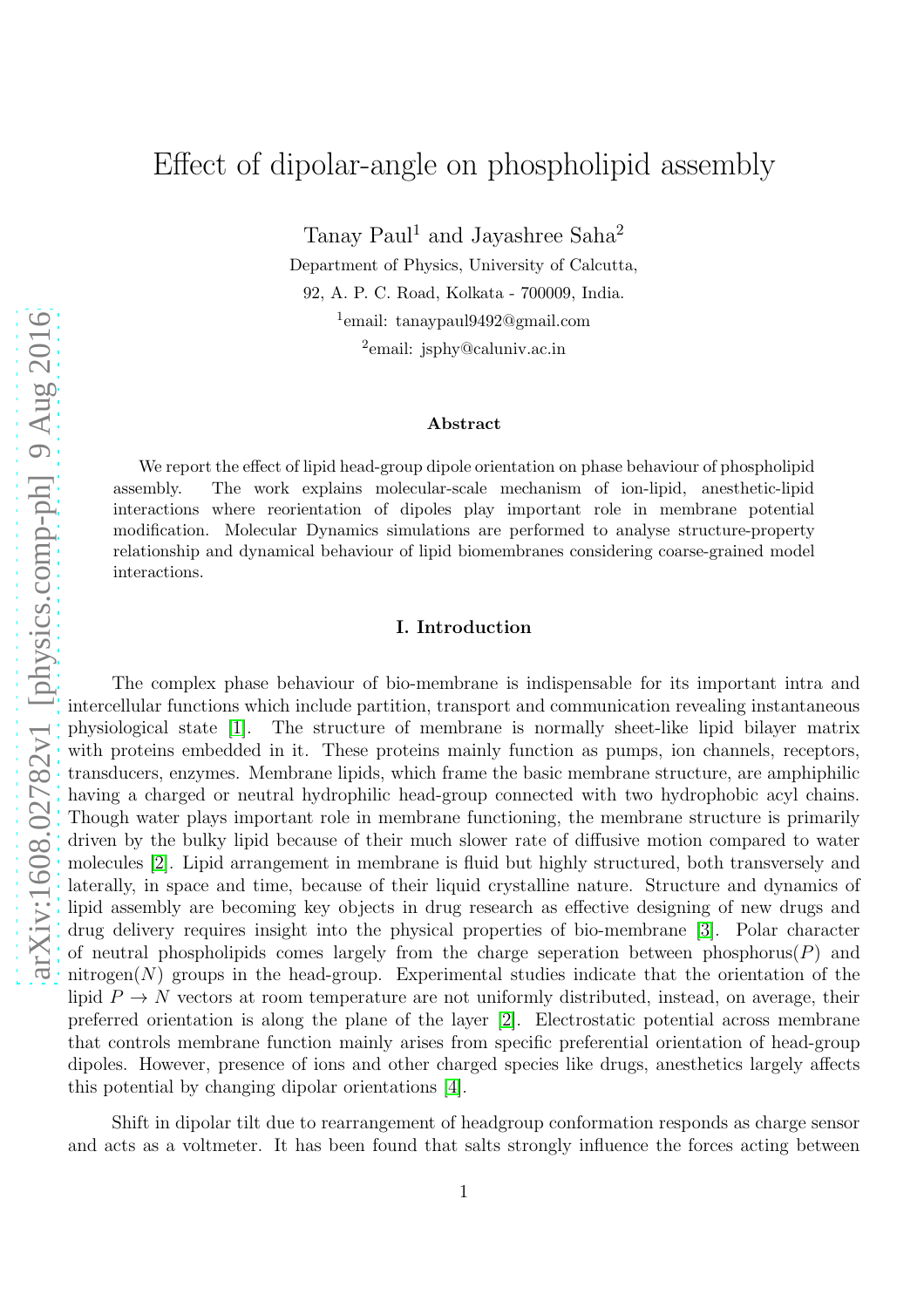stacks of bilayers in multilamellar vesicles. For monovalent ion types  $Na^+$ ,  $Cl^-$  etc. local ion-induced head-group tilt perturbations were found.  $Na^+$  effectively pushes the headgroup down towards the bilayer plane as a result of the electrostatic repulsion between choline group in the lipid and cation [\[7\]](#page-8-4). A nearly equal and opposite effect is seen with anion  $Cl^-$  which pulls the head-group out. Larger anions however may swing  $P \to N$  dipole towards bilayer plane as  $Na^+$  by binding in a second deeper binding site gives two opposing effects on head-group tilt. Lipid head-group orientation is highly dependent on the specific ion present and their concentration. In pure DPPC system the  $P \to N$  dipoles were preferentially oriented at an angle  $\theta \approx 78^{\circ}$  with respect to bilayer normal. In the same system with 100  $Ca^{++}$  ions the head-group peak angle were shifted to  $\theta \approx 43^{\circ}$ . The effect is less at lower concentration of  $Ca^{++}$  ions [\[8\]](#page-8-5).

Molecular mechanism of anesthetics is a long debated issue [\[4\]](#page-8-3). Two hypotheses are presently in conflict: One hypothesis [\[5\]](#page-8-6) is based on direct action of anesthetics with specific receptor sites in integral and peripheral proteins, because experimental fact is that many anesthetics bind to specific sites; the other [\[6\]](#page-8-7) favours non-specific interaction caused by change in lipid matrix physical properties as specific binding concept is not applicable in case of a wide diversity of anesthetic compounds [\[4\]](#page-8-3) [\[8\]](#page-8-5) [\[9\]](#page-8-8). The second hypothesis is supported by the Meyer-Overtones's rule [\[9\]](#page-8-8) [\[10\]](#page-8-9) used for long time to correlate the potency of anesthetics and their dissolving ability in olive oil. Main problem with experimental study on this issue is that much higher concentration than clinical criterion is required to observe nerve conduction blocking [\[11\]](#page-8-10). Inspite of extensive experimental and theoretical studies on the influence of local and general anesthetics on membrane structure and dynamics, there is still no clear consensus as anesthetic compounds include diverse chemical structures like small halogenated agents, alcohols with different chain lengths, bulky steroid compounds, hormones, lacking obvious structure-property relationship.

Anesthetic-lipid interaction draws great interest due to several reasons. Anesthetic drug has to cross several membranes including blood-brain barrier to get access to the central nervous system, therefore, primary target is cell membrane lipid matrix. Recently, renewed attention in the role of membrane lipids are becoming prevalent by Cantor's observation [\[12\]](#page-9-0) that alternation of lateral pressure profile of lipid membrane occurs with incorporation of anesthetic drugs. Pressure change modifies the opening/closing action of ion channels. With the increase in local lateral pressure channel opening requires more work, therefore the protein conformational equilibrium favours a closed state [\[13\]](#page-9-1). Thus head-group dipoles act as controlling factor for openning or closing of ion channels.

Recent progress in experiments and simulations related to biomembrane study indicates combination of two conflicting hypotheses responsible for anesthetic action. It has been suggested that anesthetic action is not related to increase in lateral diffusion caused by decrease in acyl chain order as was previously assumed [\[14\]](#page-9-2). It has been observed that electrostatic potential across membrane is primarily responsible for anesthetic action. The potential, often referred to as bilayer dipole potential, arises from the specifically oriented lipid dipoles and water dipoles at the interface. Presence of ions and charged species like anesthetics and other drugs affects this electrostatic potential significantly, by changing the dipolar orientation of lipid molecules [\[15\]](#page-9-3). It has been shown that local anesthetic articaine causes increase of dipole electrostatic potential in the membrane interior [\[16\]](#page-9-4).

Hogberg et al [\[15\]](#page-9-3) showed dipolar orientation changes to 72° from 79.8° with the introduction of 12 charged Lidocaine, a local anesthetic, and 60° with 36 Lidocaine. Alakoskela et al [\[14\]](#page-9-2) indicated general anesthetic drugs like Pregnanolane, Isoflurane, Halothane could influence the dipolar orientation and membrane potential as well.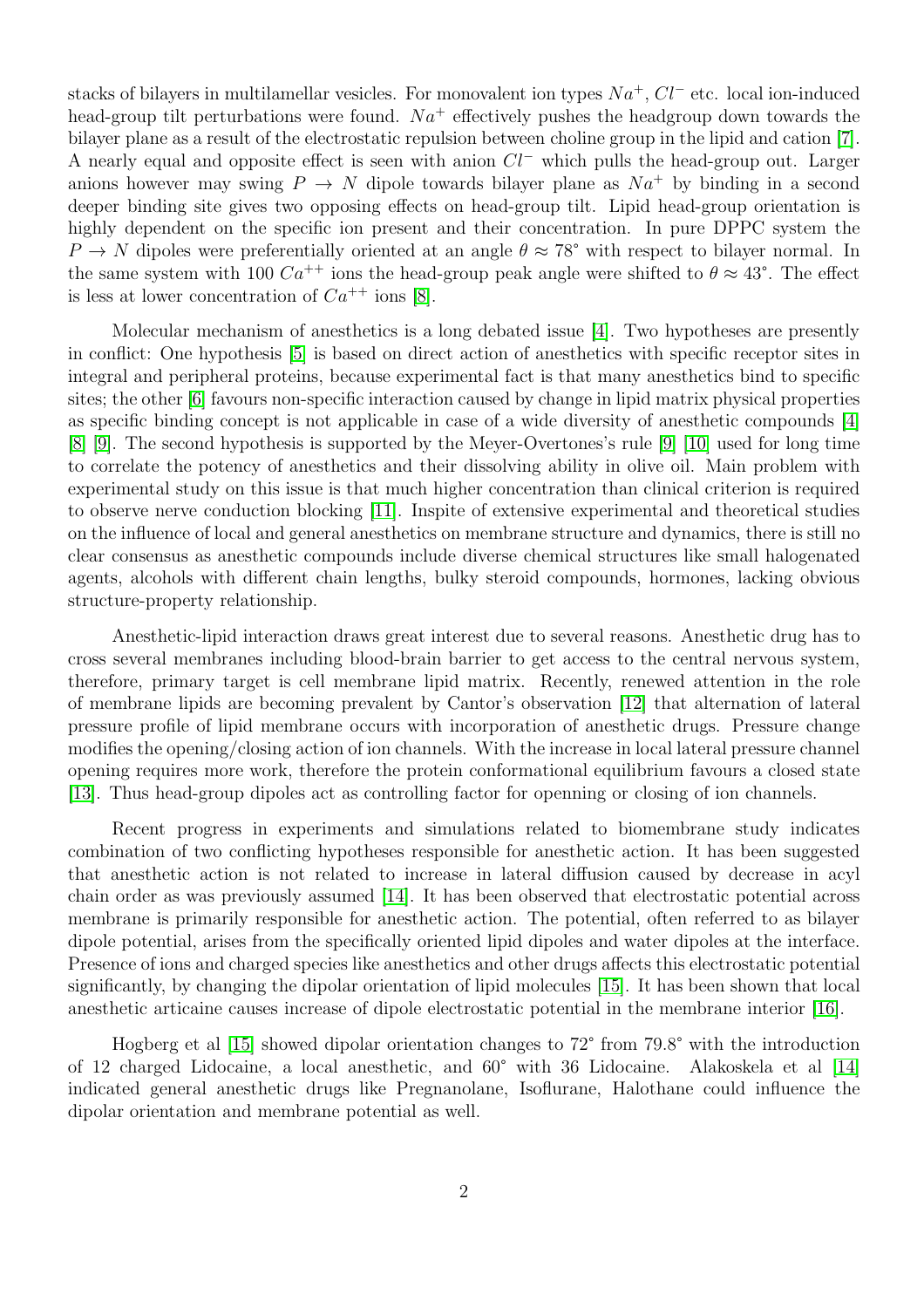Moreover, the study on organohalogens, chloroform and carbon tetrachloride showed [\[4\]](#page-8-3) that though both of them passed Meyer-Overton's criteria, the later lacks anesthetic character. The main difference between many anesthetics and their respective non-anesthetic counterparts is that the former possess dipole moment and they accumulate near the head-group regions with preferential orientation whereas non-anesthetic counterpart favour positioning at inner non-polar region comprising of lipid hydrocarbon chains. Non-immobilizer does not influence the orientation of the lipid head-group dipole moment in contrast to anesthetics [\[17\]](#page-9-5).

Head-group tilt is a very important influencing factor as dipole moment of the head-group is one of the main contributing factor in the membrane electrostatic potential, but the molecular scale relevance of orientation change to the structure and dynamics of membrane is not understood. Despite this immense importance, to the best of our knowledge, effect of dipolar orientation on lipid arrangement, phase behaviour and dynamics was not studied. In order to appreciate the aspect of lipid matrix properties with this effective molecular-scale structural change due to ions and drugs, we have performed coarse-grained molecular dynamics study of model lipid systems.

#### II. Model and simulation details

As all-atom simulation requires a huge amount of computation time, coarse-grained generic models are used to perform semiquantative lipid simulations [\[18\]](#page-9-6) [\[19\]](#page-9-7) [\[20\]](#page-9-8) [\[21\]](#page-9-9) [\[22\]](#page-9-10). Whitehead et al [\[23\]](#page-9-11), Ayton et al [\[24\]](#page-9-12) used G-B ellipsoid to model large length scale properties of lipid bilayers. Sun and Gezelter [\[25\]](#page-9-13) observed ripple phases considering model lipids each consisting of a dipolar lipid head-group and ellipsoidal tail.

In our model, zwitterionic lipid molecules are considered as ellipsoidal molecules embedded with terminal point dipole. The anisotropic tail part of the lipid molecule has been modelled as prolate ellipsoid using Gaussian overlap potential. As the polar head group of the lipid molecules have dipolar character, it is modelled as simply a point dipole placed at  $d = \sigma_0$  from the center of mass of the molecule along the molecular long axis, where  $\sigma_0$  is the minor axis length of the ellipsoid (Figure: [1\)](#page-3-0). The angle  $\theta$  between the symmetry axis of the molecule and the dipolar direction is an important indicator of the type of phase that will develop.

The electrostatic interaction acting between the polar head-group is the interaction important for bilayer phase formation and in our model it is simply the dipole-dipole interaction. The dipole-dipole interaction potential acting between two point dipoles can be written as,

$$
U_{dd} = \frac{1}{r_d^3} \left[ \vec{\mu}_{d_i} \cdot \vec{\mu}_{d_j} - \frac{3}{r_d^2} (\vec{\mu}_{d_i} \cdot \vec{r}_d) (\vec{\mu}_{d_j} \cdot \vec{r}_d) \right]
$$
(1)

where  $\mathbf{r_d} = \hat{\mathbf{r}}_d r_d$  is the vector joining the two point dipoles at distance  $r_d$  embedded on molecules i and j.  $\vec{\mu}_{d_i} \equiv \mu^* \hat{\mathbf{u}}_{d_i}$ ,  $\vec{\mu}_{d_j} \equiv \mu^* \hat{\mathbf{u}}_{d_j}$  are the dipole moment vectors of the point dipoles embedded on molecules i and j respectively. Here  $\mu^* \equiv (\mu^2/\varepsilon_s \sigma_0^3)^{1/2}$  is the dimensionless dipole moment of each molecule. The long-range nature of the dipolar interaction has been taken into account considering Reaction Field method [\[26\]](#page-9-14). The field on a dipole consists of two parts, a short range contribution from the molecules within a cut-off sphere of radius  $r_c$ , and molecules outside the cut-off sphere are considered to form a dielectric continuum of permittivity  $\epsilon_s$  producing a reaction field within the cavity. The magnitude of the reaction field acting on any molecule inside the spherical cavity of radius  $r_c$  is proportional to the total dipole moment  $\sum_{j\in R} \vec{\mu_j}$  of the cavity due to all the molecules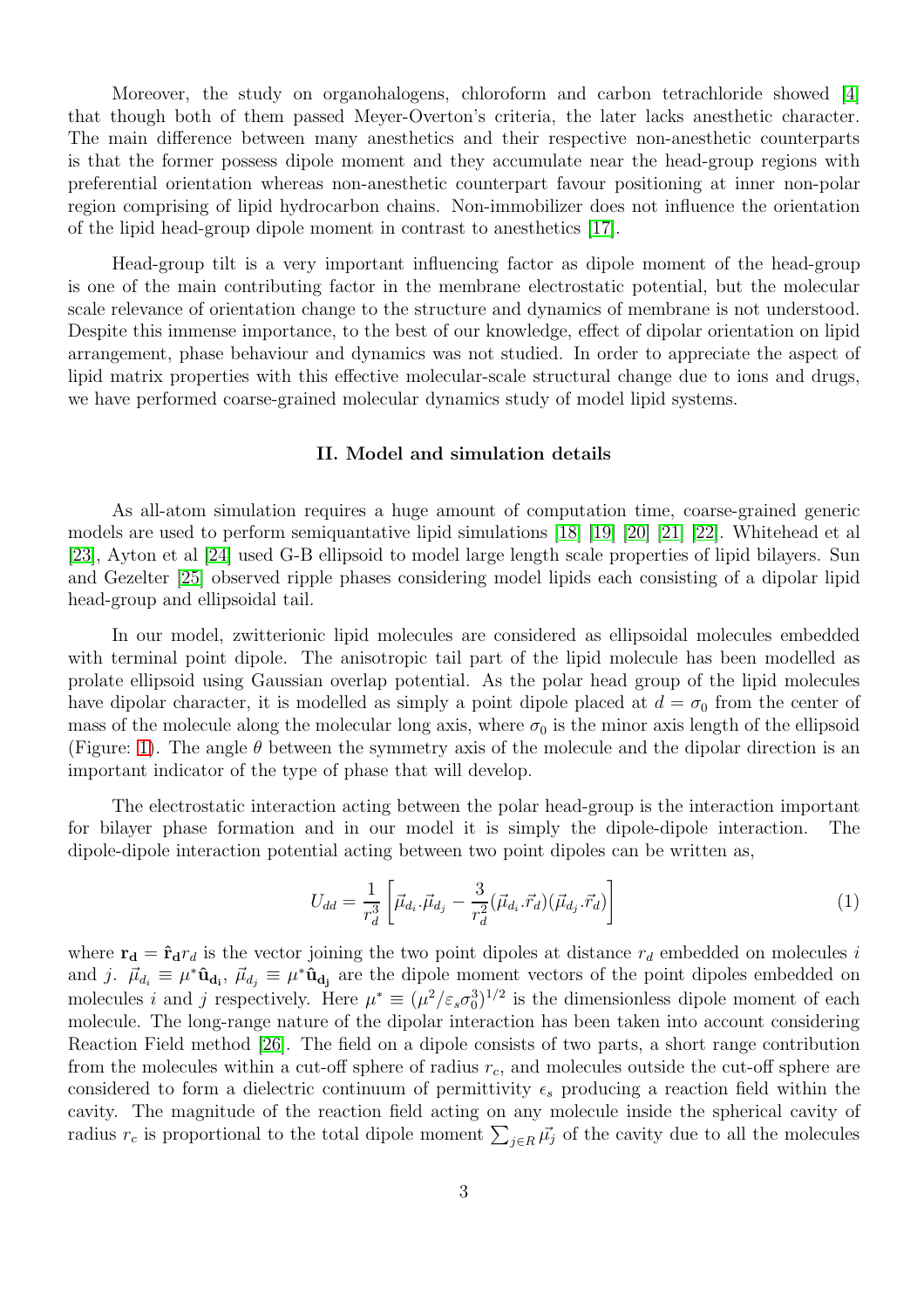<span id="page-3-0"></span>

Figure 1: Modeling of lipid molecule with dipolar head-group and nonpolar ellipsoidal tail

inside the cavity  $R$  and can be expressed as

$$
\vec{\varepsilon_i} = \frac{2(\epsilon_s - 1)}{2\epsilon_s + 1} \frac{1}{r_c^3} \sum_{j \in R} \vec{\mu_j}
$$

The contribution to energy of  $i^{th}$  molecule from Reaction Field is  $-\frac{1}{2}$  $\frac{1}{2}\vec{\mu_i}.\vec{\varepsilon_i}$  and hence to energy of the system of N molecules is,

$$
-\frac{1}{2}\frac{2(\epsilon_s-1)}{2\epsilon_s+1}\frac{1}{r_c^3}\sum_{i=1}^N\sum_{j\in R}\vec{\mu_i}.\vec{\mu_j}
$$

The interaction between the anisotropic tail parts of two particles  $i$  and  $j$  which we consider as ellipsoids of revolution is Gay-Berne potential, a most widely used single-site ellipsoidal potential incorporating attractive and repulsive parts. This G-B potential is basically an overlap potential representing van-der-Waals type interaction [\[27\]](#page-9-15). Taking the major axis as the molecular z-axis with orientation given by unit vectors  $\hat{\mathbf{u}}_i$  and  $\hat{\mathbf{u}}_j$  with respect to the lab frame and with centers of mass separated by  $\vec{r}$ , the G-B potential interacting between  $i^{th}$  and  $j^{th}$  particle can be written as [\[27\]](#page-9-15),

<span id="page-3-1"></span>
$$
U_{GB} = U(\hat{\mathbf{u}}_{\mathbf{i}}, \hat{\mathbf{u}}_{\mathbf{j}}, \hat{\mathbf{r}})
$$
  
=  $4\varepsilon (\hat{\mathbf{u}}_{\mathbf{i}}, \hat{\mathbf{u}}_{\mathbf{j}}, \hat{\mathbf{r}}) \left\{ \left[ \frac{\sigma_0}{r - \sigma (\hat{\mathbf{u}}_{\mathbf{i}}, \hat{\mathbf{u}}_{\mathbf{j}}, \hat{\mathbf{r}}) + \sigma_0} \right]^{12} - \left[ \frac{\sigma_0}{r - \sigma (\hat{\mathbf{u}}_{\mathbf{i}}, \hat{\mathbf{u}}_{\mathbf{j}}, \hat{\mathbf{r}}) + \sigma_0} \right]^6 \right\}$  (2)

where  $\hat{\mathbf{r}}$  is a unit vector along the intermolecular separation vector. The orientation dependent range parameter  $\sigma$  is given by,

$$
\sigma\left(\mathbf{\hat{u}}_{i},\mathbf{\hat{u}}_{j},\mathbf{\hat{r}}\right) = \sigma_{0} \left\{ 1 - \frac{\chi}{2} \left[ \frac{(\mathbf{\hat{u}}_{i}.\mathbf{\hat{r}} + \mathbf{\hat{u}}_{j}.\mathbf{\hat{r}})^{2}}{1 + \chi(\mathbf{\hat{u}}_{i}.\mathbf{\hat{u}}_{j})} + \frac{(\mathbf{\hat{u}}_{i}.\mathbf{\hat{r}} - \mathbf{\hat{u}}_{j}.\mathbf{\hat{r}})^{2}}{1 - \chi(\mathbf{\hat{u}}_{i}.\mathbf{\hat{u}}_{j})} \right] \right\}^{-\frac{1}{2}}
$$
(3)

where  $\chi$  is determined by shape anisotropy,  $\kappa \equiv \left(\frac{\sigma_e}{\sigma_0}\right)$  $\frac{\sigma_e}{\sigma_0}$  of the particles,

$$
\chi = \frac{\kappa^2 - 1}{\kappa^2 + 1} \tag{4}
$$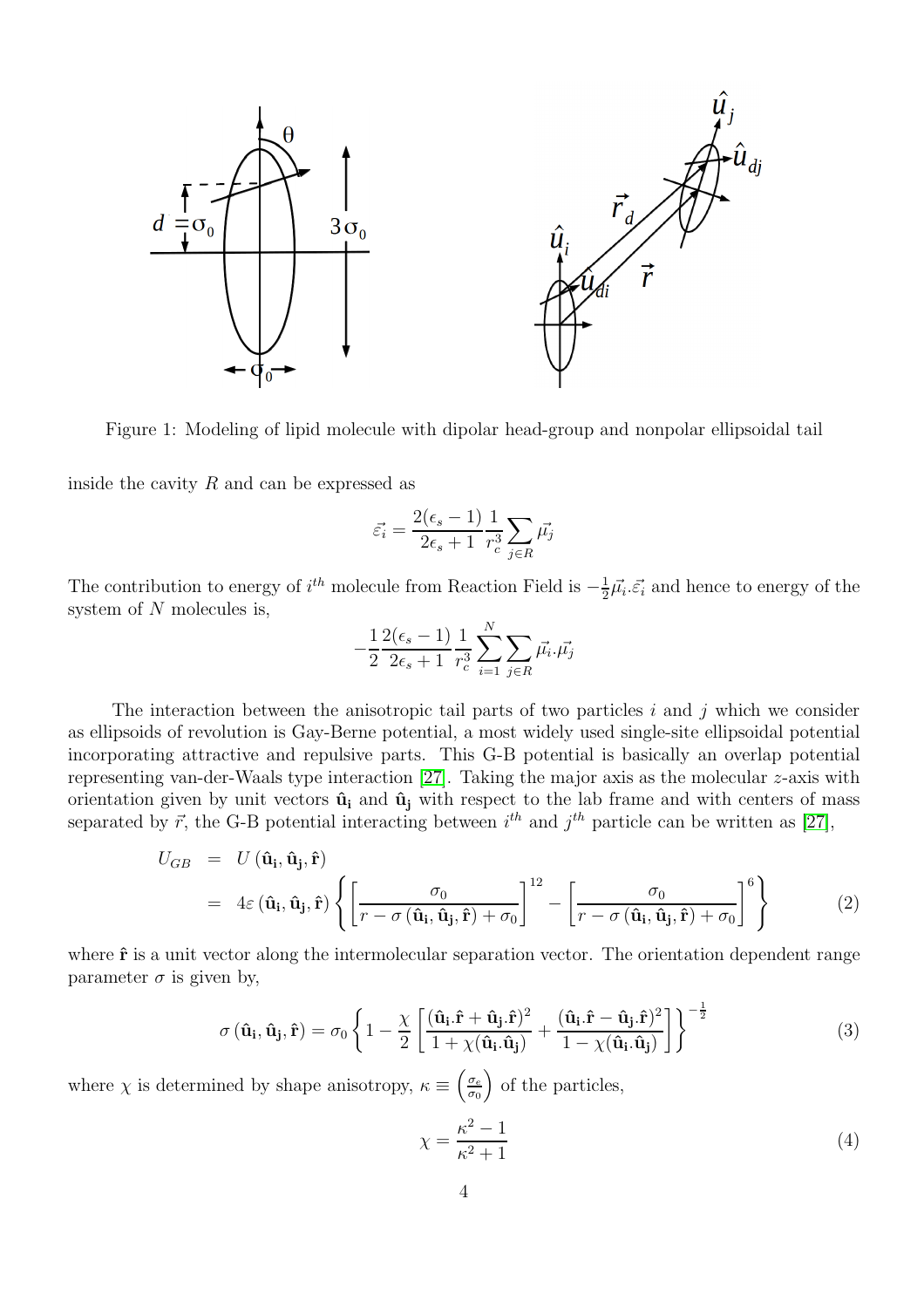Here  $\sigma_e$ ,  $\sigma_0$  are size parameters reflecting the length and the breadth of the particles. The energy term in eqn[.2](#page-3-1) can be written as,

$$
\varepsilon\left(\hat{\mathbf{u}}_{\mathbf{i}},\hat{\mathbf{u}}_{\mathbf{j}},\hat{\mathbf{r}}\right) = \varepsilon_0 \varepsilon^{\prime \mu}\left(\hat{\mathbf{u}}_{\mathbf{i}},\hat{\mathbf{u}}_{\mathbf{j}},\hat{\mathbf{r}}\right) \varepsilon^{\nu}\left(\hat{\mathbf{u}}_{\mathbf{i}},\hat{\mathbf{u}}_{\mathbf{j}}\right)
$$
\n(5)

where,  $\varepsilon_0$  is the energy scaling parameter and

$$
\varepsilon \left( \hat{\mathbf{u}}_{\mathbf{i}}, \hat{\mathbf{u}}_{\mathbf{j}} \right) = \left[ 1 - \chi^2 \left( \hat{\mathbf{u}}_{\mathbf{i}} . \hat{\mathbf{u}}_{\mathbf{j}} \right)^2 \right]^{-\frac{1}{2}}
$$
\n(6)

and

$$
\varepsilon'(\hat{\mathbf{u}}_{\mathbf{i}}, \hat{\mathbf{u}}_{\mathbf{j}}, \hat{\mathbf{r}}) = 1 - \frac{\chi'}{2} \left[ \frac{(\hat{\mathbf{u}}_{\mathbf{i}}.\hat{\mathbf{r}} + \hat{\mathbf{u}}_{\mathbf{j}}.\hat{\mathbf{r}})^2}{1 + \chi'(\hat{\mathbf{u}}_{\mathbf{i}}.\hat{\mathbf{u}}_{\mathbf{j}})} + \frac{(\hat{\mathbf{u}}_{\mathbf{i}}.\hat{\mathbf{r}} - \hat{\mathbf{u}}_{\mathbf{j}}.\hat{\mathbf{r}})^2}{1 - \chi'(\hat{\mathbf{u}}_{\mathbf{i}}.\hat{\mathbf{u}}_{\mathbf{j}})} \right]
$$
(7)

The parameter  $\chi'$  reflects the anisotropy in the attractive forces,

$$
\chi' = \frac{1 - {\kappa'}^{\frac{1}{\mu}}}{1 + {\kappa'}^{\frac{1}{\mu}}}
$$
\n(8)

where  $\kappa'$  is the anisotropy ratio:  $\kappa' = \frac{\varepsilon_e}{\varepsilon_e}$  $\varepsilon$ <sub>ε</sub> and  $\varepsilon$ <sub>e</sub>,  $\varepsilon$ <sub>s</sub> are the well depths for the end-to-end and side-by-side configurations. The parameters  $\kappa = 3$ ,  $\kappa' = 1/5$ ,  $\mu = 1$ ,  $\nu = 2$  were considered in our study.

The pair potential then can be written as the sum of the Gay-Berne term and the dipole-dipole term:

$$
U_{ij} = U_{GB} + U_{dd}
$$

To study effect of dipolar orientation we studied systems consisting model lipids each having specific dipolar angles. The angles between the electric dipole moment vector and the molecular orientation vector,  $\theta$ , are chosen with values 0°(longitudinal dipole), 30°, 45°, 50°, 55°, 60°, 75°, 90°(transverse dipole), 105°, 120°, 135°, 150°, 180°and for each angle simulation run are performed starting from isotropic phase. Density  $\rho^* \left( \rho^* \equiv \frac{N \sigma_0^3}{V} \right)$  is set as 0.25 for system sizes  $N = 500$ molecules.

We use the  $NVT$  Molecular Dynamics which incorporates canonical ensemble truly. A Leap-Frog algorithm for Damped Force method [\[28\]](#page-9-16) for constatnt temperature molecular dynamics proposed by Brown and Clarke [\[29\]](#page-9-17) has been used. For every system simulation run has been started from well equilibrated isotropic phase at  $T^* = 5.0$  ( $T^* \equiv \frac{k_B T}{\epsilon_0}$  $rac{BT}{\varepsilon_0}$  where  $k_B$  is the Boltzmann constant and  $T$  is the actual temperature), then temperature has been decreased gradually to realize ordered phases and at each temperature the configuration obtained from the previous higher temperature has been used as the starting configuration. At each temperature step, system has been allowed to equilibrate keeping temperature constant for  $10^5$  steps in isotropic phases,  $3 \times 10^5$  steps in nematic phases and a long run of  $5 \times 10^6$  steps has been performed near a transition from nematic phase to let the system acquire its stable layered phases. Simulation box volume has been set to be fixed at  $V^* \equiv V/\sigma_0^3 = 1.0.$ 

#### III. Simulation results

The length to breadth ratio of molecules is chosen as  $\kappa \equiv \left(\frac{\sigma_e}{\sigma_0}\right)$  $\frac{\sigma_e}{\sigma_0}$ ) =  $\frac{3}{1}$ , where  $\sigma_e$  and  $\sigma_0$  are size parameters reflecting the major axis length and the minor axis length of the ellipsoid. Table [1](#page-6-0) shows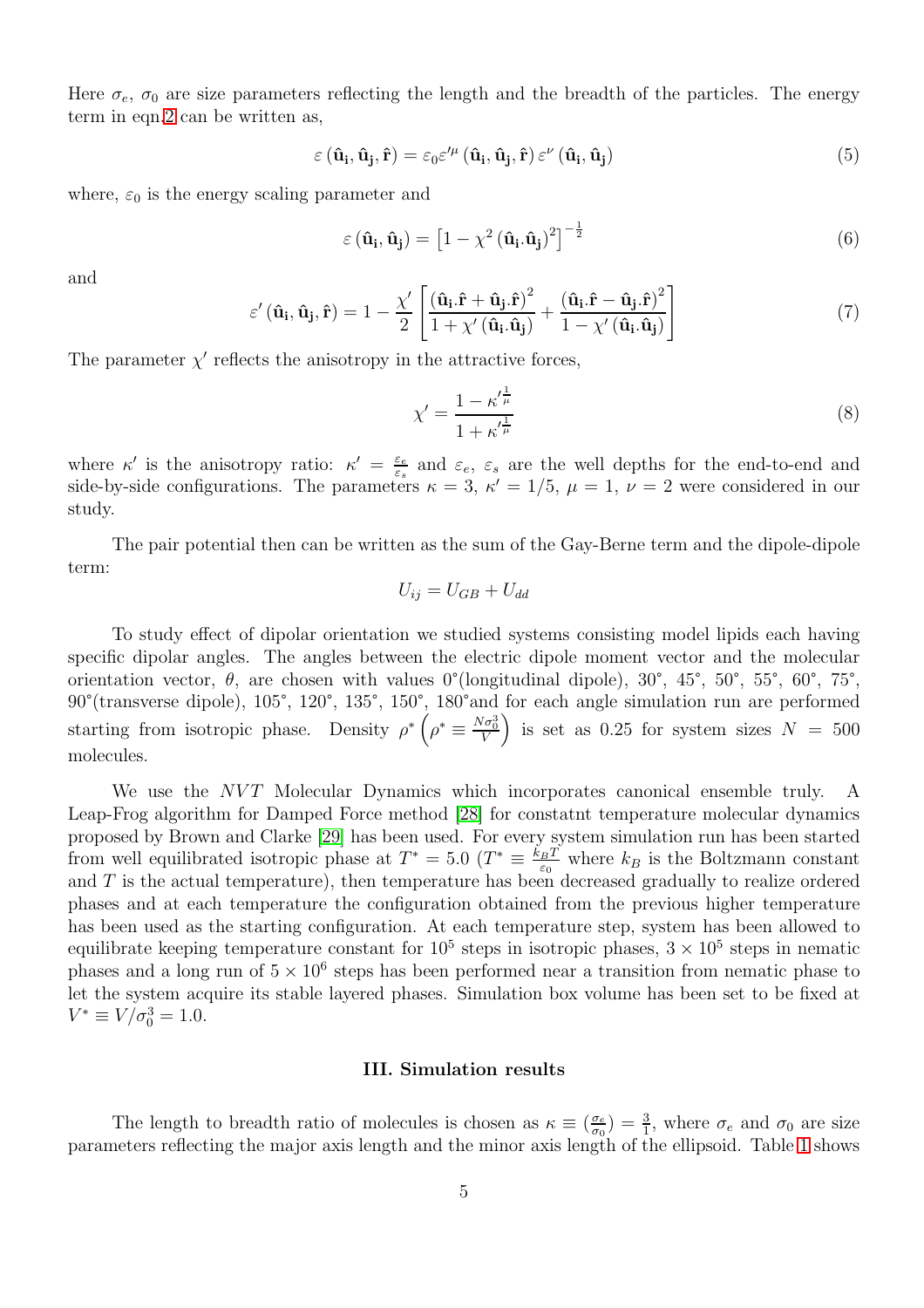<span id="page-5-0"></span>

Figure 2: Snapshots of the configurations generated by MD simulation for  $N = 500$ : (a) $\theta = 0^{\circ}$  at  $T^* = 0.7$ , (b) $\theta = 45^{\circ}$  at  $T^* = 0.9$ , (c) $\theta = 60^{\circ}$  at  $T^* = 1.0$ , (d) $\theta = 90^{\circ}$  at  $T^* = 1.1$ , (f) $\theta = 120^{\circ}$  at  $T^* = 1.0$ ,  $(g)\theta = 180^\circ$  at  $T^* = 0.8$ . Molecules are shown in red and dipoles in blue.

stable phases formed for different dipolar orintations at different temperatures for system of  $N = 500$ molecules. The reduced temperatures shown in the Table [1](#page-6-0) are the transition temperatures at which the systems crystalizes. For all the systems with differnt dipolar angles the system was allowed to evolve from isotropic phase. Decreasing the temperature and allowing the systems to equilibrate at constant temperature for generation of layered stable phases. Snapshots of the configurations obtained at fluid layered phases for systems with  $N = 500$  molecules with different dipolar orientation are exhibited in figure [2](#page-5-0) . Molecules with dipoles at dipolar angles 60°, 75°, 90°, 120° form bilayered phases ( fig[.2c 2d 2e](#page-5-0)) with density  $\rho^* = 0.25$  at different temperatures for systems with different dipolar angles. The corresponding transition temperature is maximum for transverse dipole and is relatively smaller for other angles. In case of smaller angles there exists flipped lamellar phases with no preferred head-tail direction and this is also true for angles greater than 120°. We have performed our study for different system size  $N = 256$  and similar results are obtained for all system sizes. In this simulation, to reduce computation time, we have not taken into account the water interaction directly, therefore inter-bilayer gaps are not prominent. However, the dimensionless dipole moment  $\mu^*$  of each molecule has been taken as 1.1 which is relatively smaller than the actual value of the lipid head-group dipole moment. Smaller magnitude of dipole moment but having same value for all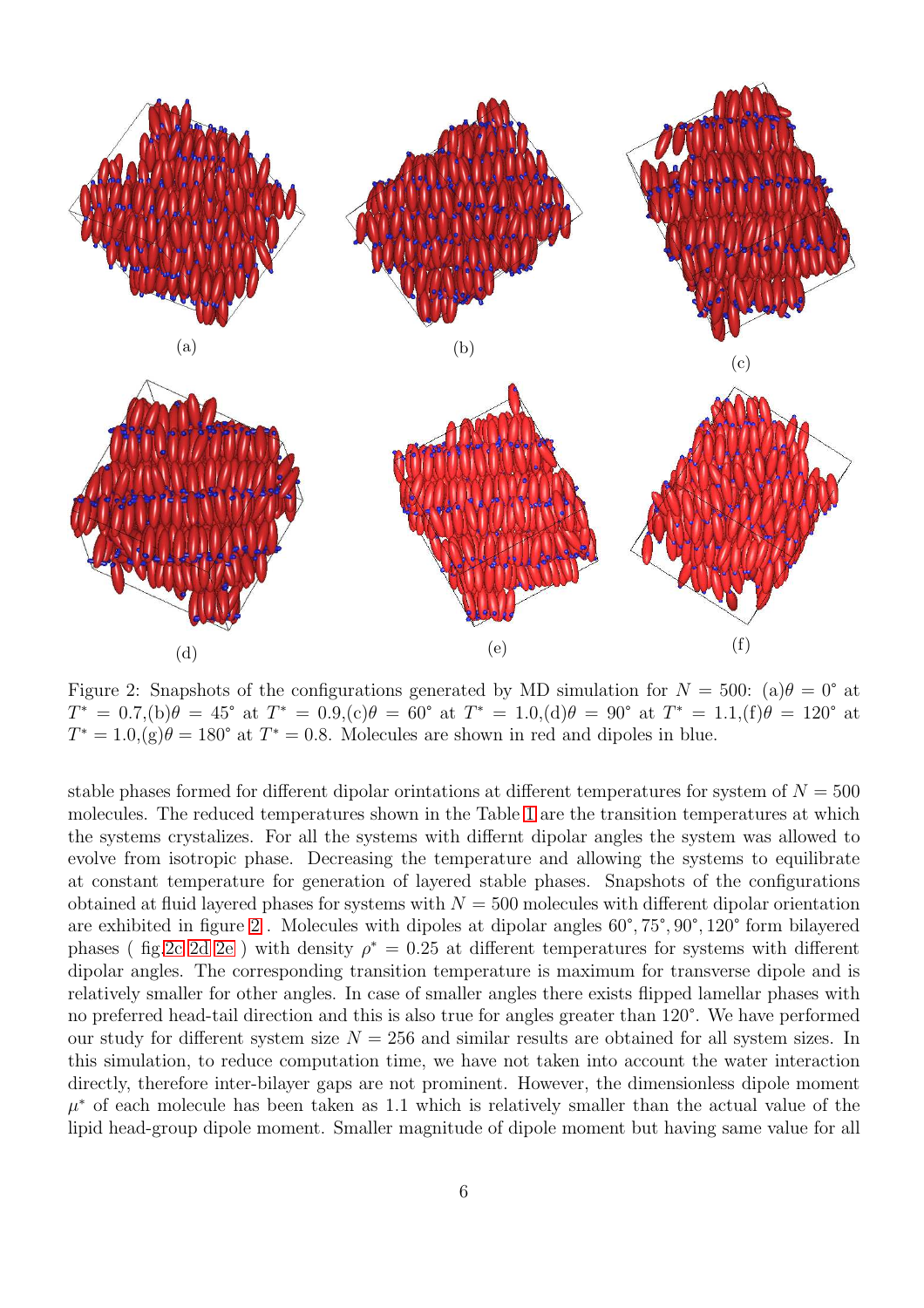<span id="page-6-0"></span>the systems with different dipolar angles is considered to bring out the dipolar angle effect on phase behaviour qualitatively.

|        |                | $30^{\circ}$ | $45^{\circ}$ | $50^{\circ}$             |                |  |  | $\mid 55^{\circ} \mid 60^{\circ} \mid 75^{\circ} \mid 90^{\circ} \mid 120^{\circ} \mid 135^{\circ} \mid 1$ | $180^\circ$ |
|--------|----------------|--------------|--------------|--------------------------|----------------|--|--|------------------------------------------------------------------------------------------------------------|-------------|
| Phases | $\mathbf{L}$ F | $\sqrt{E}$   | LF.          | $\mathbf{L}(\mathbf{F})$ | $\mathbf{L}$ F |  |  | Æ                                                                                                          |             |

Table 1: Stable phases formed with variation of dipolar angle with molecular long axis for 500 molecules and  $\rho^* = 0.25$ . Here 'L<sub>F</sub>' stands for 'Flipped Lamellar' and 'B' stands for 'Bilayer'

For structural analysis some distribution functions have been calculated. We plotted pair distribution function or radial distribution function  $g(r^*)$  (fig[.3\)](#page-6-1), pair correlation function of center of masses of molecules along director axis  $g(z^*)$  and dipolar positions  $g_d(z^*)$  (fig[.4\)](#page-7-0), where  $r^*$  is the seperation between two molecular center of masses and  $z^*$  is the length of the projection of the seperation vector between two molecular center of masses in case of  $g(z^*)$  and two dipolar positions in case of  $g_d(z^*)$  in reduced unit. The plots of  $g(z^*)$  and  $g_d(z^*)$  shows the existence of peaks for dipolar correlation function at the alternate peaks of center of mass correlation function along director axis which clearly indicates the presence of bilayer at  $\theta = 90^{\circ}, 75^{\circ}, 60^{\circ}$  and 120°. But for the systems with other angles peaks for both the functions co-exist indicating non-existence of bilayered phases. The plot of  $g(r^*)$  shows existence of some translational order locally but not globally referring to fluidity.

<span id="page-6-1"></span>

Figure 3: Comparison of  $g(r^*)$  for systems with different angles at stable layered phases and in a typical isotropic phase. (a) for  $\theta = 0^{\circ}$ , (b) for  $\theta = 60^{\circ}$ , (c) for  $\theta = 90^{\circ}$ 

The results of our study clearly shows the existence of bilayered lipid phases for dipolar angles greater than and equal to 60° and less than and equal to 120°. For other angles lamellar phases show non bilayer structures. At some angles less than 60° and greater than 55° it appears that antiphase structure can exist and at smaller angles though flipped layered structures exist the bilayer phase formation does not occur. Same is true for angles greater than 120°.

Another interesting observation of the study is that in the bilayer phase molecules of neighbouring layers are rotated about the z-axis with respect to each other whereas it vanishes in non-bilayer phase. Snapshot ( fig. [5b](#page-7-1) ) of planes containing molecular x-axis as well as dipoles shows that respective molecular planes of each layer are rotated making angles  $\approx 90^{\circ}$  with respect to the molecules belonging to the adjacent layers. The distribution of molecular z-axes with respect to the molecular director axis has been plotted in green and distribution of molecular x-axes with respect to most probable molecular x-direction has been plotted in red ( fig. [5a](#page-7-1) ). The interaction between molecules are effectively biaxial in nature because of dipolar parts. Biaxiality is maximum for  $\theta = 90^{\circ}$  i.e. for transverse dipoles and decreases with deviation in  $\theta$  from  $90^{\circ}$  and vanishes at  $\theta = 0^{\circ}$  or 180°.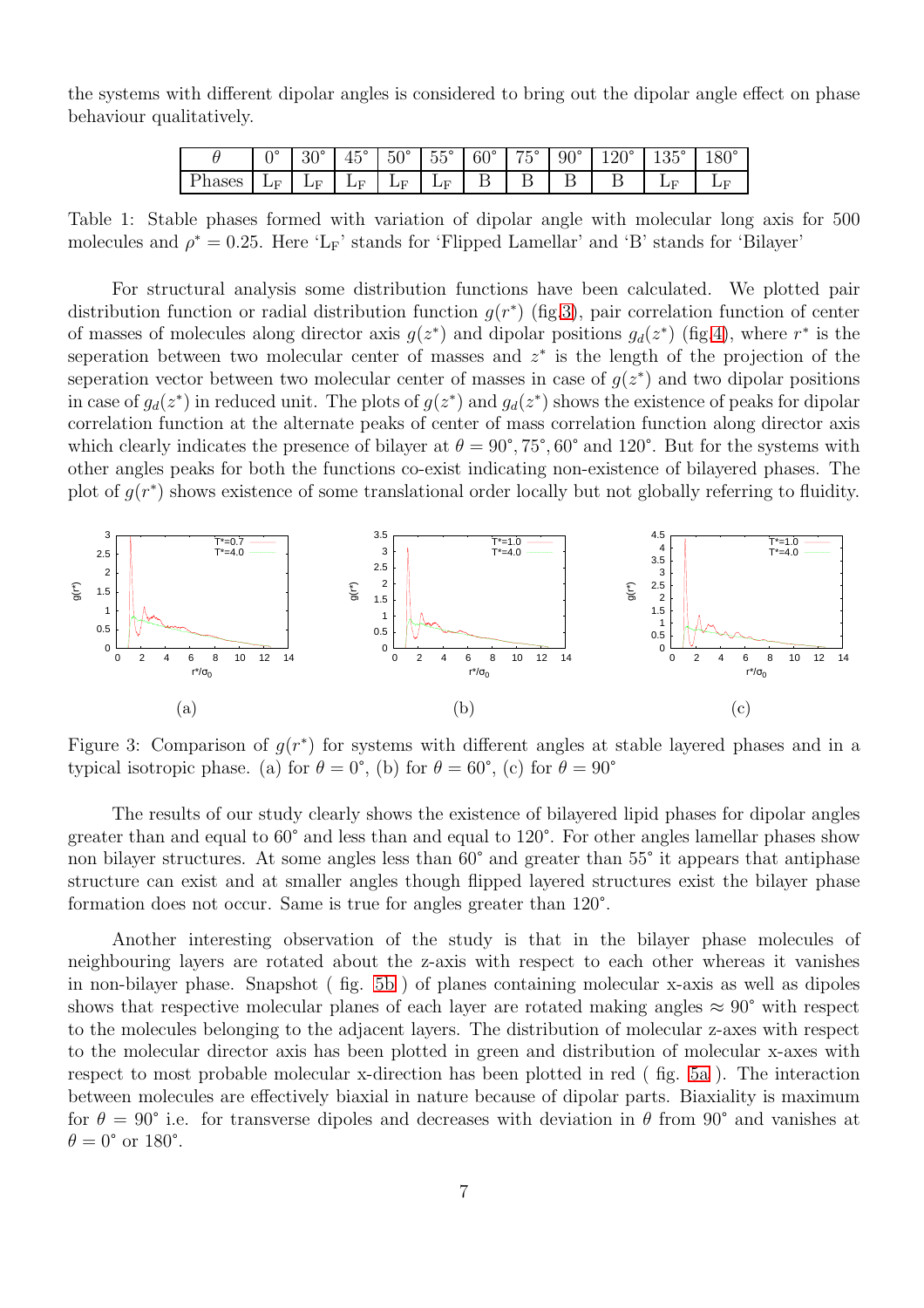<span id="page-7-0"></span>

Figure 4: Plots of  $g(z^*)$  and  $g_d(z^*)$  for systems with different dipolar angles

## IV. Conclusion

<span id="page-7-1"></span>We performed molecular dynamics simulations for systems comprising of single component lipid molecules having different dipolar angles. For the realization of bulk phase behaviour, we considered



Figure 5: (a)Distribution of molecular x-axis and z-axis, (b)Configuration for  $\theta = 90^{\circ}$  with planes containing molecular x-axis and dipoles. Molecules are shown in red and dipoles in blue.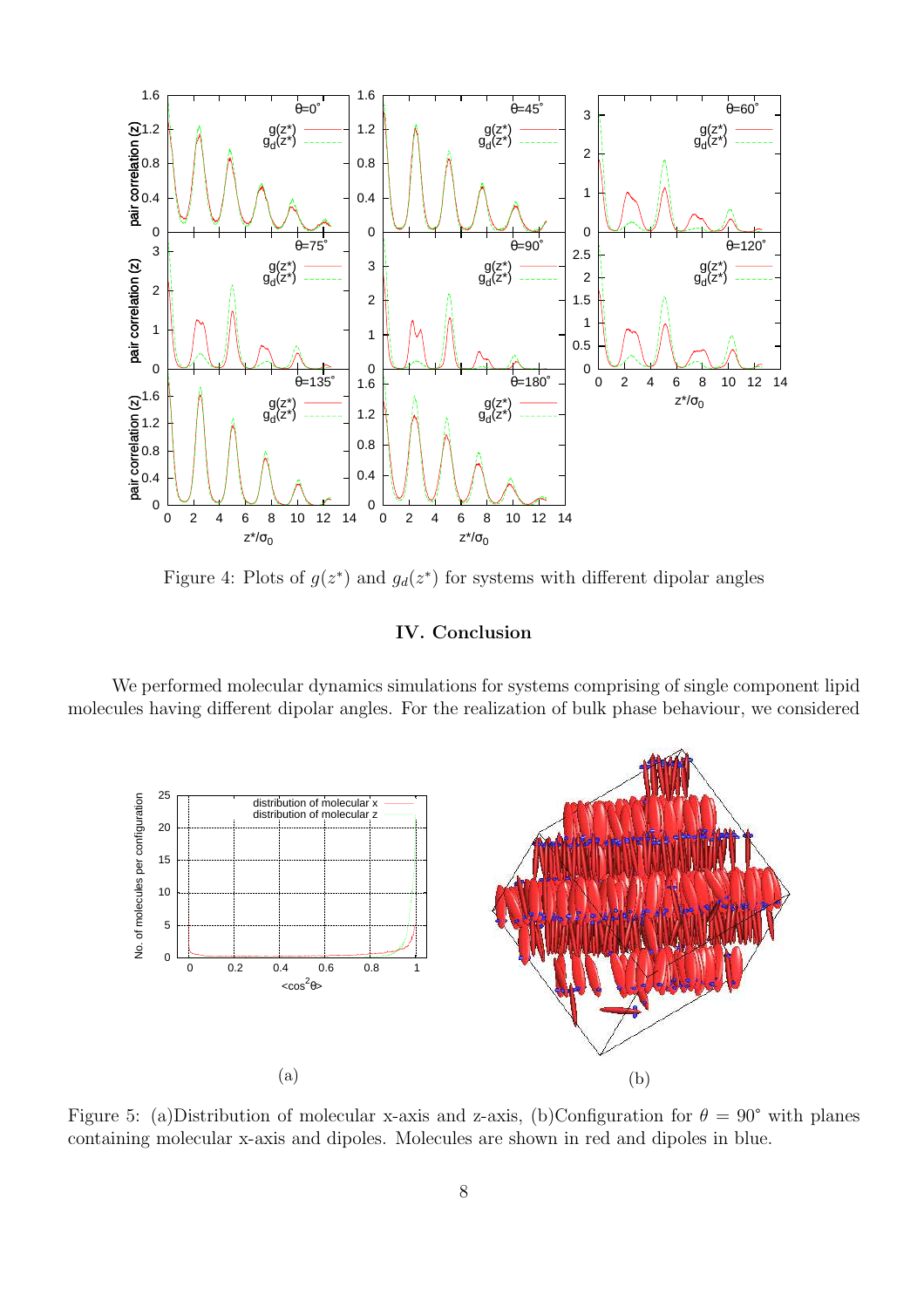coarse-grained lipid model to simulate large-scale systems. The simulation results reported in this work are important in respect to gaining insight about physiological ion balancing and rational drug designing because underlying molecular scale mechanism responsible for structural and dynamical rearrangement of lipid lamellar phases upon addition of salt, anesthetics, other charges are not directly available from experiments or continuum descriptions. Solvent interactions are not taken into account directly in this simulation work as our aim is to report results providing only qualitative picture of head-group dipolar orientation effect on the behaviour of liquid crystalline layered phases, as a result of electric field modification. With the introduction of drugs and ions, changes in head-group dipolar orientation occur. Deviation of dipolar angle from  $\theta \approx 90^{\circ}$  actually weakens the bilayer formation ability of the lipid assembly. This instability increases with larger reorientation and random flipping of molecules destroy bilayer structure outside  $120^{\circ} < \theta < 60^{\circ}$  range. The lipid layers were unable to retain bilayer arrangement for head-group dipoles with angles  $\theta < 60^{\circ}$ and  $\theta > 120^{\circ}$  but having same dipole moment. The study also provides molecular-scale insight to the phenomena that head-group dipolar preferential orientation in nature is along the layer planes because this favours bilayer structure of bio-membrane most. Moreover, this characteristic change in layer structure can be used to design efficient liposomes in such a way that it can fuse with biomembranes at suitable conditions [\[30\]](#page-9-18). This change in liquid crystalline phase behaviour with head-group dipolar orientation may be explored to achieve considerable impact on liposomal drug and gene delivery which requires membrane fusion at certain stage of action.

### V. Acknowledgement

T.P. gratefully acknowledges the support of Council of Scientific & Industrial Research (CSIR), India, for providing Junior Research Fellowship. This work is supported by the UGC-UPE scheme of the University of Calcutta.

# <span id="page-8-0"></span>References

- <span id="page-8-1"></span>[1] G. Cevc, D. Marsh, *Phospholipid bilayers*, Wiley-Interscience, New York, 1987.
- <span id="page-8-2"></span>[2] L. Saiz, M. L. Klein, J. Chem. Phys., 116, 3052, 2002.
- <span id="page-8-3"></span>[3] O. G. Mouritsen, K. Jörgensen, *Pharmaceutical Research*, **15**, 1507-1519, 1998.
- <span id="page-8-6"></span>[4] Reigada R, PLoS ONE, 8(1), 2013.
- <span id="page-8-7"></span>[5] N. P. Franks, Nature, 367, 607-614, 1994.
- <span id="page-8-4"></span>[6] N. P. Franks and W. R. Lieb, Nature medicine, 3(4), 377-378, 1997.
- <span id="page-8-5"></span>[7] J. N. Sachs, H. Nanda, H. I. Petrache, T. B. Woolf, Biophysical Journal, 86, 3772-3782, 2004.
- <span id="page-8-8"></span>[8] P. T. Vernier, M. J. Ziegler, R. Dimova, Langmuir, 25, 1020-1027, 2009.
- <span id="page-8-9"></span>[9] H. H. Meyer, Arch Exp Pathol Pharmakol, 42, 109-118, 1899.
- <span id="page-8-10"></span>[10] C. E. Overton, Gustav Fischer, Jena, 1901.
- [11] W. R. Lieb, M. Kovalycsik, R. Mendelsohn, Biochim. Biophys. Acta, 688, 388-398, 1982.